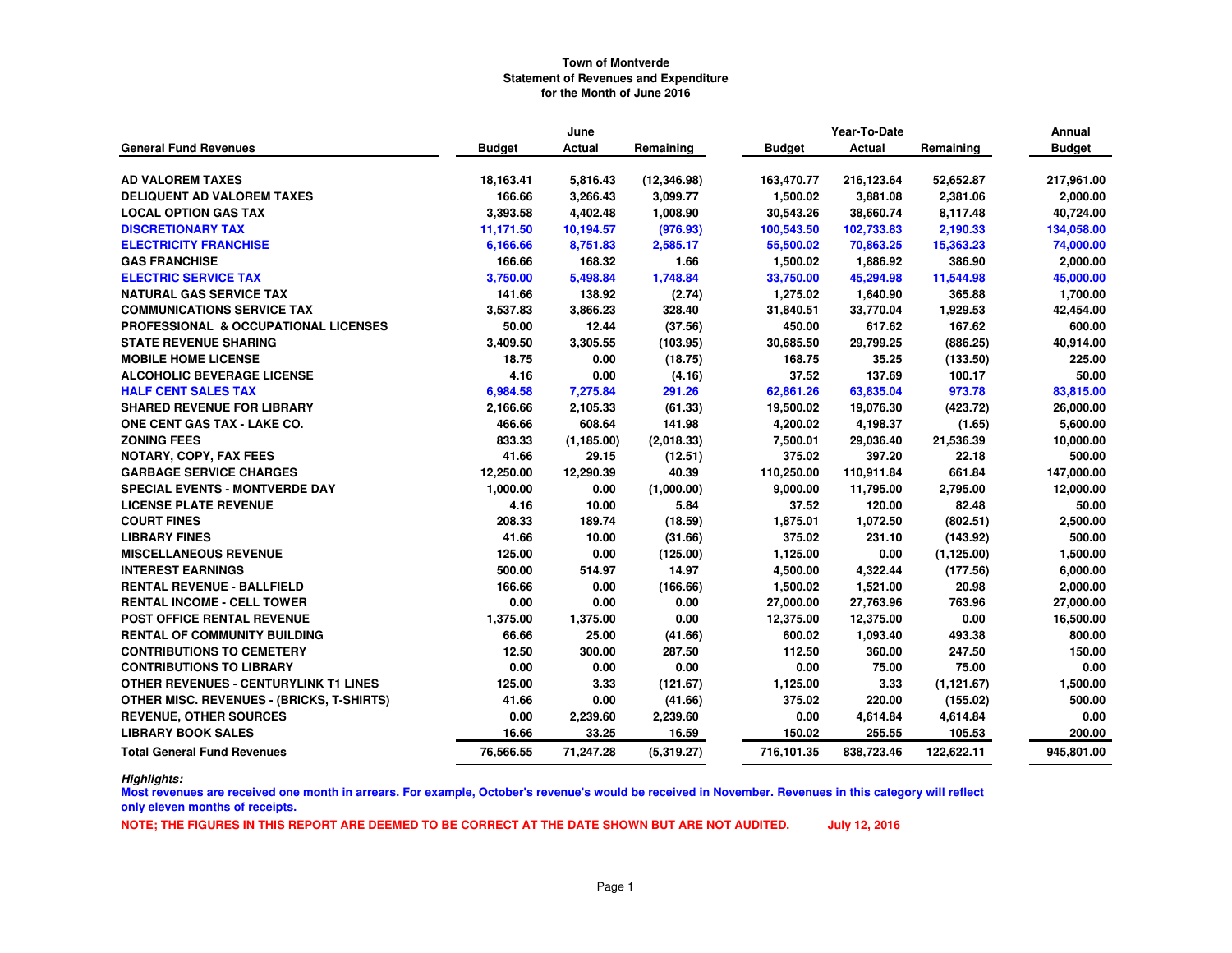|                                                 |               | June      |            |               | Year-To-Date |              | Annual        |
|-------------------------------------------------|---------------|-----------|------------|---------------|--------------|--------------|---------------|
| <b>General Fund Expenditure by Department</b>   | <b>Budget</b> | Actual    | Remaining  | <b>Budget</b> | Actual       | Remaining    | <b>Budget</b> |
| Elections Section (510)                         | 191.66        | 0.00      | 191.66     | 1,725.02      | 0.00         | 1,725.02     | 2,300.00      |
| <b>Council Section (511)</b>                    | 2,144.99      | 2,080.00  | 64.99      | 19,305.03     | 17,879.00    | 1,426.03     | 25,740.00     |
| Mayor's Department (512)                        | 1,485.41      | 1,200.00  | 285.41     | 13,368.77     | 15,921.86    | (2,553.09)   | 17,825.00     |
| <b>Financial and Administrative (513)</b>       | 16,010.89     | 13,646.50 | 2,364.39   | 149,506.33    | 125,362.25   | 24,144.08    | 197,539.00    |
| Legal Section (514)                             | 3,541.66      | 0.00      | 3,541.66   | 31,875.02     | 13,852.68    | 18,022.34    | 42,500.00     |
| <b>COP Program Section (520)</b>                | 243.73        | 0.66      | 243.07     | 2,193.81      | 43.73        | 2,150.08     | 2,925.00      |
| Law Enforcement Section (521)                   | 1,135.82      | 186.42    | 949.40     | 71,073.04     | 76,855.98    | (5,782.94)   | 94,764.00     |
| Garbage Section (534)                           | 10.017.41     | 10,386.00 | (368.59)   | 90.156.77     | 92,118.24    | (1,961.47)   | 120,209.00    |
| <b>Public Works Special Projects (539)</b>      | 1,162.49      | 737.06    | 425.43     | 10,462.53     | 6,670.79     | 3,791.74     | 13,950.00     |
| <b>Roads Department (541)</b>                   | 13.633.96     | 8,452.11  | 5,181.85   | 129,659.12    | 69,324.51    | 60,334.61    | 170,561.00    |
| Special Events Section (559)                    | 1,500.00      | 65.00     | 1,435.00   | 13,500.00     | 25,649.42    | (12, 149.42) | 18,000.00     |
| <b>Cemetery Section (569)</b>                   | 83.33         | 0.00      | 83.33      | 750.01        | 28.89        | 721.12       | 1,000.00      |
| <b>Library Section (571)</b>                    | 7,594.20      | 11,342.40 | (3,748.20) | 72,983.40     | 82,036.70    | (9,053.30)   | 95,766.00     |
| Parks Department (572)                          | 5,798.24      | 4,500.85  | 1,297.39   | 42,275.28     | 23,634.33    | 18,640.95    | 72,670.00     |
| Transfer to Fire Fund (599)                     | 4,984.67      | 4,984.67  | 0.00       | 39,877.32     | 44,861.99    | (4,984.67)   | 59,816.00     |
| <b>TOTAL GENERAL FUND EXPENDITURE</b>           | 69,528.46     | 57,581.67 | 11,946.79  | 688,711.45    | 594,240.37   | 94,471.08    | 935,565.00    |
| <b>Current Increase (Decrease) to Reserves:</b> |               | 13,665.61 |            |               | 244,483.09   |              |               |

## **GENERAL FUND RESERVES**

|                                                |               | June   |           |               |        | Year-To-Date |              | Annual        |  |
|------------------------------------------------|---------------|--------|-----------|---------------|--------|--------------|--------------|---------------|--|
| Reserves (599)                                 | <b>Budget</b> | Actual | Remaining | <b>Budget</b> |        | Actual       | Remaining    | <b>Budget</b> |  |
|                                                |               |        |           |               |        |              |              |               |  |
| <b>RESERVE FOR COP</b>                         |               |        |           | 1.000.00      |        | 0.00         | 1.000.00     | 1,000.00      |  |
| <b>RESERVE FOR TOWN HALL</b>                   |               |        |           | 195,000.00    |        | 0.00         | 195,000.00   | 195,000.00    |  |
| <b>RESERVE FOR FIRE DEPARTMENT</b>             |               |        |           | 290,000,00    |        | 0.00         | 290,000.00   | 290,000.00    |  |
| <b>RESERVE FOR CEMETERY</b>                    |               |        |           | 8.654.00      |        | 0.00         | 8.654.00     | 8.654.00      |  |
| <b>RESERVE FOR HISTORICAL ASSOCIATION</b>      |               |        |           | 2.525.00      |        | 0.00         | 2,525.00     | 2,525.00      |  |
| <b>RESERVE FOR LIBRARY</b>                     |               |        |           | 150.000.00    |        | 0.00         | 150,000,00   | 150.000.00    |  |
| <b>RESERVE FOR PARKS</b>                       |               |        |           | 150.000.00    |        | 0.00         | 150,000,00   | 150.000.00    |  |
| <b>RESERVE FOR ROADS</b>                       |               |        |           | 240,000.00    |        | 0.00         | 240,000,00   | 240.000.00    |  |
| <b>RESERVE FOR OPERATIONS</b>                  |               |        |           |               | 227.00 | 0.00         | 227.00       | 13.227.00     |  |
| <b>RESERVES STETCHER PROPERTY - WATER FUND</b> |               |        |           | 235,000.00    |        | 0.00         | 235,000.00   | 235,000.00    |  |
| <b>Total Reserves</b>                          |               |        |           | 1.272.406.00  |        | 0.00         | 1.272.406.00 | 1,285,406.00  |  |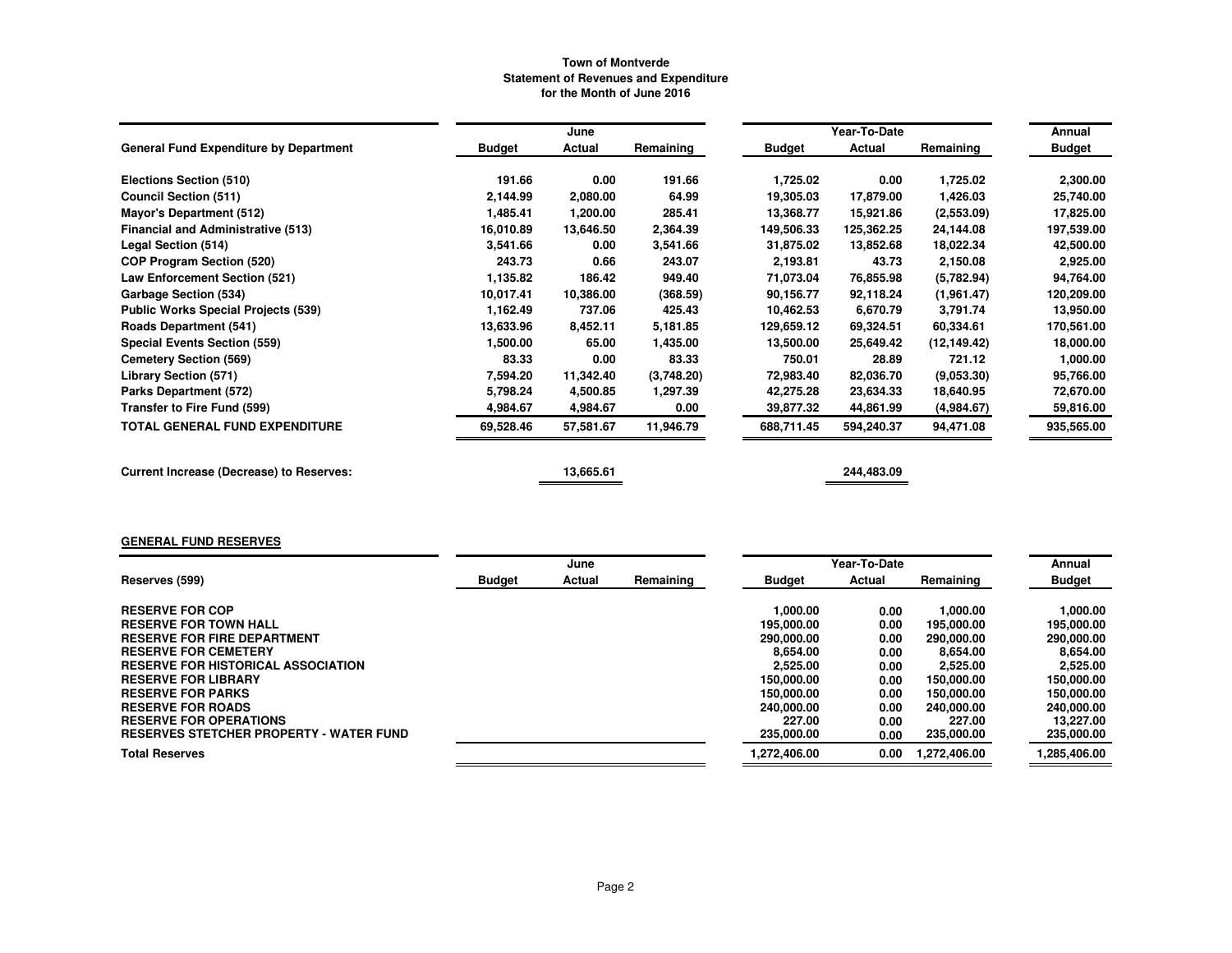## **BANK BALANCES**

|                                                 |              | June         |              | Year-To-Date   |              |              |  |  |
|-------------------------------------------------|--------------|--------------|--------------|----------------|--------------|--------------|--|--|
| <b>BANK BALANCES - Per Balance Sheet</b>        | Opening      | Debit/Credit | Closing      | <b>Opening</b> | Debit/Credit | Closing      |  |  |
| <b>Operating Account</b>                        | (1,302.92)   | 32,888,83    | 31.585.91    | 83.875.26      | (52, 289.35) | 31,585.91    |  |  |
| <b>Money Market account</b>                     | 1,321,068.84 | 12.938.12    | 1.334.006.96 | 1,033,473.69   | 300,533.27   | 1,334,006.96 |  |  |
| <b>Deposit Account - Water Account Deposits</b> | 62.667.41    | 100.00       | 62.767.41    | 59,528.41      | 3.239.00     | 62,767.41    |  |  |
| <b>Library Account</b>                          | 2.015.50     | (10.00)      | 2,005.50     | 2,215.50       | (210.00)     | 2,005.50     |  |  |
| <b>Investment Account</b>                       | 276.564.69   | (1, 104.04)  | 275.460.65   | 276.564.69     | 0.00         | 276.564.69   |  |  |

# **EXPENDITURE BREAKDOWN BY DEPARTMENT**

|                                                     |               | June     |           |               | Year-To-Date |            | Annual        |
|-----------------------------------------------------|---------------|----------|-----------|---------------|--------------|------------|---------------|
| Elections Section (510)                             | <b>Budget</b> | Actual   | Remaining | <b>Budget</b> | Actual       | Remaining  | <b>Budget</b> |
| <b>OPERATING EXPENDITURE</b>                        | 191.66        | 0.00     | 191.66    | 1,725.02      | 0.00         | 1,725.02   | 2,300.00      |
| <b>Total Elections Section Expenditure</b>          | 191.66        | 0.00     | 191.66    | 1,725.02      | 0.00         | 1,725.02   | 2,300.00      |
|                                                     |               | June     |           |               | Year-To-Date |            | Annual        |
| <b>Council Section (511)</b>                        | <b>Budget</b> | Actual   | Remaining | Budget        | Actual       | Remaining  | <b>Budget</b> |
| <b>CONTRACTURAL SERVICES (Council Stipends)</b>     | 2,050.00      | 2,050.00 | 0.00      | 18,450.00     | 17,650.00    | 800.00     | 24,600.00     |
| <b>TRAVEL</b>                                       | 8.33          | 0.00     | 8.33      | 75.01         | 0.00         | 75.01      | 100.00        |
| PRINTING AND COPYING                                | 16.66         | 0.00     | 16.66     | 150.02        | 169.00       | (18.98)    | 200.00        |
| SUBSCRIPTIONS, MEMBERSHIP AND TRAINING              | 70.00         | 30.00    | 40.00     | 630.00        | 60.00        | 570.00     | 840.00        |
| <b>Total Council Department Expenditure</b>         | 2,144.99      | 2,080.00 | 64.99     | 19,305.03     | 17,879.00    | 1,426.03   | 25,740.00     |
|                                                     |               | June     |           |               | Year-To-Date |            | Annual        |
| Mayor's Department (512)                            | <b>Budget</b> | Actual   | Remaining | <b>Budget</b> | Actual       | Remaining  | <b>Budget</b> |
| <b>CONTRACTURAL SERVICES (Mayor's Stipend)</b>      | 1,200.00      | 1,200.00 | 0.00      | 10,800.00     | 10,800.00    | 0.00       | 14,400.00     |
| <b>OTHER CURRENT CHARGES (Employee Recognition)</b> | 250.00        | 0.00     | 250.00    | 2.250.00      | 5,121.86     | (2,871.86) | 3,000.00      |
| SUBSCRIPTIONS, MEMBERSHIPS AND TRAINING             | 35.41         | 0.00     | 35.41     | 318.77        | 0.00         | 318.77     | 425.00        |
| <b>Total Mayor's Department Expenditure</b>         | 1,485.41      | 1,200.00 | 285.41    | 13,368.77     | 15,921.86    | (2,553.09) | 17,825.00     |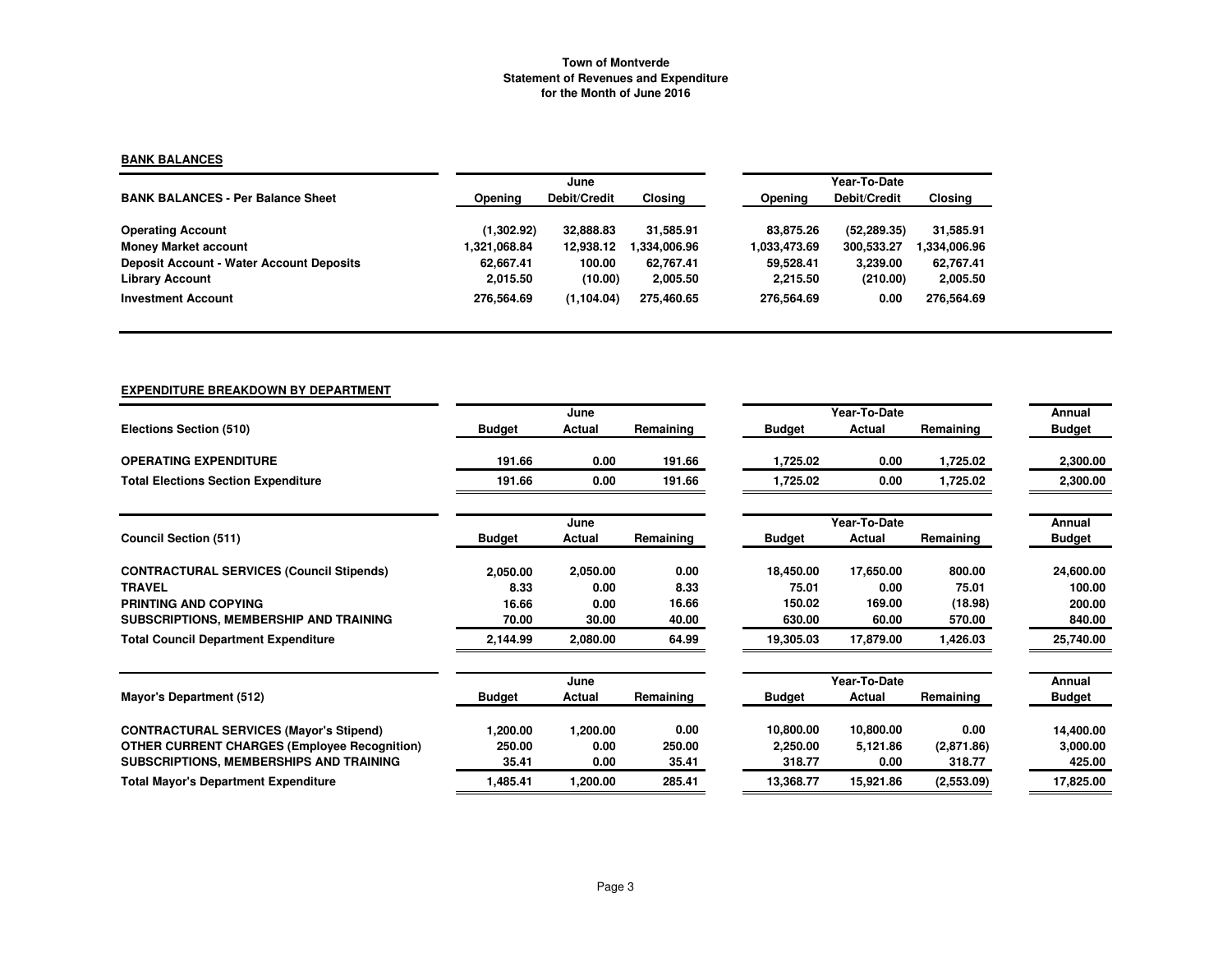|                                                            |               | June          |            |               | Year-To-Date  |             | Annual        |
|------------------------------------------------------------|---------------|---------------|------------|---------------|---------------|-------------|---------------|
| <b>Financial and Administrative Department (513)</b>       | <b>Budget</b> | <b>Actual</b> | Remaining  | <b>Budget</b> | <b>Actual</b> | Remaining   | <b>Budget</b> |
| <b>REGULAR SALARIES &amp; WAGES</b>                        | 3,288.16      | 3,378.00      | (89.84)    | 29,592.52     | 24,270.71     | 5,321.81    | 39,457.00     |
| <b>HEALTH INSURANCE</b>                                    | 564.75        | 571.24        | (6.49)     | 5,082.75      | 5,552.13      | (469.38)    | 6,777.00      |
| <b>RETIREMENT PLAN</b>                                     | 242.33        | 163.50        | 78.83      | 2,181.01      | 1,707.95      | 473.06      | 2,908.00      |
| <b>FICA MATCHING</b>                                       | 251.50        | 257.64        | (6.14)     | 2,263.50      | 1,847.16      | 416.34      | 3,018.00      |
| <b>WORKERS COMPENSATION</b>                                | 12.50         | 0.00          | 12.50      | 112.50        | 5,031.00      | (4,918.50)  | 150.00        |
| <b>PROFESSIONAL SERVICES:</b><br><b>Mascotte</b>           |               |               |            |               |               |             |               |
| <b>Planning Consultant</b>                                 | 2,166.67      | 1,753.27      | 413.40     | 19,500.03     | 10,471.67     | 9,028.36    | 26,000.00     |
| <b>Engineering (non-project)</b>                           | 5,000.00      | 0.00          | 5,000.00   | 45,000.00     | 22,440.46     | 22,559.54   | 60,000.00     |
| <b>Background Check and Bank Fees</b>                      | 6.25          | 5.63          | 0.62       | 56.25         | 50.71         | 5.54        | 75.00         |
| <b>Municode Services</b>                                   | 83.33         | 2,560.00      | (2,476.67) | 749.97        | 6,218.83      | (5,468.86)  | 1,000.00      |
| <b>ACCOUNTING &amp; AUDITING</b>                           | 750.00        | 0.00          | 750.00     | 6,750.00      | 0.00          | 6,750.00    | 9,000.00      |
| <b>CONTRACTUAL SERVICES:</b>                               |               |               |            |               |               |             |               |
| <b>Consulting Fees</b>                                     | 300.00        | 800.00        | (500.00)   | 2,700.00      | 4,225.00      | (1,525.00)  | 3,600.00      |
| <b>Janitorial Services</b>                                 | 125.00        | 75.39         | 49.61      | 1,125.00      | 1,028.97      | 96.03       | 1,500.00      |
| <b>Internet Domain</b>                                     | 18.33         | 21.57         | (3.24)     | 165.01        | 205.34        | (40.33)     | 220.00        |
| <b>TRAVEL</b>                                              | 16.66         | 192.24        | (175.58)   | 150.02        | 506.79        | (356.77)    | 200.00        |
| <b>TELEPHONE &amp; CABLE INTERNET SERVICE</b>              | 441.66        | 459.91        | (18.25)    | 3,975.02      | 4,408.86      | (433.84)    | 5,300.00      |
| <b>POSTAGE &amp; FREIGHT</b>                               | 239.16        | 191.50        | 47.66      | 2,152.52      | 2,521.17      | (368.65)    | 2,870.00      |
| <b>UTILITIES</b>                                           | 441.66        | 464.33        | (22.67)    | 3,975.02      | 3,355.22      | 619.80      | 5,300.00      |
| <b>RENTALS &amp; LEASES</b>                                | 179.16        | 195.12        | (15.96)    | 1,612.52      | 1,793.37      | (180.85)    | 2,150.00      |
| <b>INSURANCE</b>                                           | 30.46         | 0.00          | 30.46      | 5,682.62      | 5,408.48      | 274.14      | 5,774.00      |
| <b>REPAIR &amp; MAINTENANCE:</b>                           |               |               |            |               |               |             |               |
| <b>USTI Software Maintenance Contract</b>                  | 220.83        | 0.00          | 220.83     | 1,987.47      | 2,307.50      | (320.03)    | 2,650.00      |
| <b>Pest Control/Termite Protection</b>                     | 47.50         | 0.00          | 47.50      | 427.50        | 538.12        | (110.62)    | 570.00        |
| <b>Alarm System</b>                                        | 96.67         | 49.43         | 47.24      | 870.03        | 842.67        | 27.36       | 1,160.00      |
| <b>Fire Equipment Inspections</b>                          | 12.50         | 0.00          | 12.50      | 112.50        | 52.00         | 60.50       | 150.00        |
| <b>Computer Maintenance</b>                                | 83.33         | 80.00         | 3.33       | 749.97        | 620.00        | 129.97      | 1,000.00      |
| <b>Repairs to Buildings</b>                                | 150.00        | 0.00          | 150.00     | 1,350.00      | 1,099.23      | 250.77      | 1,800.00      |
| <b>Renovation of Auditorium</b>                            | 416.67        | 2,000.00      | (1,583.33) | 3,750.03      | 5,391.03      | (1,641.00)  | 5,000.00      |
| <b>S.I.R.E Software Maintenance</b>                        | 0.00          | 0.00          | 0.00       | 0.00          | 1,130.20      | (1, 130.20) | 0.00          |
| <b>PRINTING &amp; COPYING</b>                              | 158.33        | 0.00          | 158.33     | 1,425.01      | 1,046.95      | 378.06      | 1,900.00      |
| <b>OTHER CHARGES - Town Hall Exp. &amp; Recording Fees</b> | 50.00         | 43.45         | 6.55       | 450.00        | 3,897.72      | (3, 447.72) | 600.00        |
| <b>OFFICE SUPPLIES</b>                                     | 83.33         | 0.00          | 83.33      | 750.01        | 124.68        | 625.33      | 1,000.00      |
| <b>OPERATING SUPPLIES - Janitorial Supplies</b>            | 108.33        | 78.28         | 30.05      | 975.01        | 1,556.10      | (581.09)    | 1,300.00      |
| SUBSCRIPTIONS, MEMBERSHIPS, & TRAINING                     | 71.66         | 306.00        | (234.34)   | 645.02        | 1,773.68      | (1, 128.66) | 860.00        |
| <b>CAPITAL OUTLAY - Assisted Listening Device</b>          | 287.50        | 0.00          | 287.50     | 2,587.50      | 3,938.55      | (1,351.05)  | 3,450.00      |
| <b>GRANTS AND AIDS</b>                                     | 66.66         | 0.00          | 66.66      | 600.02        | 0.00          | 600.02      | 800.00        |
| <b>Total Financial &amp; Admin Expenditure</b>             | 16,010.89     | 13,646.50     | 2,364.39   | 149,506.33    | 125,362.25    | 24,144.08   | 197,539.00    |

*Highlights:*

**Fees incurred for Planning Consultant for review of permit applications, site plans, variances, etc are reimbursed to the Town by the applicant**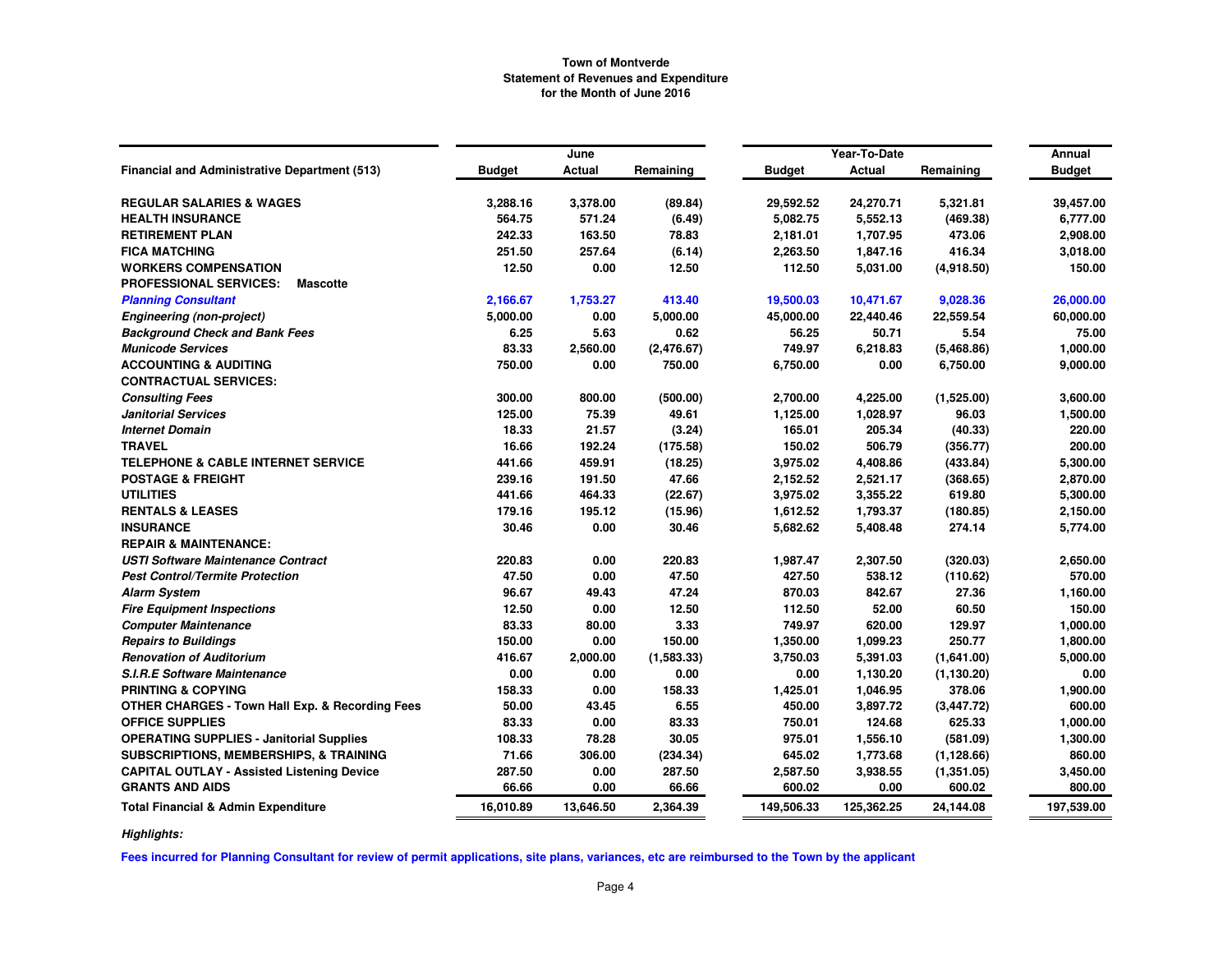|                                                        |               | June           |           |               | Year-To-Date           |             | Annual                  |
|--------------------------------------------------------|---------------|----------------|-----------|---------------|------------------------|-------------|-------------------------|
| Legal Section (514)                                    | <b>Budget</b> | Actual         | Remaining | <b>Budget</b> | Actual                 | Remaining   | <b>Budget</b>           |
| PROFESSIONAL SERVICES - Legal Councel                  | 3,250.00      | 0.00           | 3,250.00  | 29,250.00     | 12,300.31              | 16,949.69   | 39,000.00               |
| <b>LEGAL ADVERTS</b>                                   | 291.66        | 0.00           | 291.66    | 2,625.02      | 1,552.37               | 1,072.65    | 3,500.00                |
| <b>Total Legal Section Expenditure</b>                 | 3,541.66      | 0.00           | 3,541.66  | 31,875.02     | 13,852.68              | 18,022.34   | 42,500.00               |
|                                                        |               | June           |           |               | Year-To-Date           |             | Annual                  |
| <b>COP Program Section (520)</b>                       | <b>Budget</b> | Actual         | Remaining | <b>Budget</b> | Actual                 | Remaining   | <b>Budget</b>           |
| <b>TELEPHONE</b>                                       | 10.41         | 0.66           | 9.75      | 93.77         | 1.54                   | 92.23       | 125.00                  |
| <b>REPAIR &amp; MAINTENANCE</b>                        | 166.66        | 0.00           | 166.66    | 1,500.02      | 0.00                   | 1,500.02    | 2,000.00                |
| <b>FUEL</b>                                            | 66.66         | 0.00           | 66.66     | 600.02        | 42.19                  | 557.83      | 800.00                  |
| <b>Total COP Program Expenditure</b>                   | 243.73        | 0.66           | 243.07    | 2,193.81      | 43.73                  | 2,150.08    | 2,925.00                |
|                                                        |               | June           |           |               | Year-To-Date           |             | Annual                  |
| <b>Law Enforcement Section (521)</b>                   | <b>Budget</b> | Actual         | Remaining | <b>Budget</b> | Actual                 | Remaining   | <b>Budget</b>           |
| <b>LAKE COUNTY SHERIFF'S CONTRACT Paid Quarterly</b>   | 0.00          | 0.00           | 0.00      | 60,850.50     | 60,849.84              | 0.66        | 81,134.00               |
| <b>FUNDS FOR EXTRA DETAILS</b>                         | 1,000.00      | 0.00           | 1,000.00  | 9,000.00      | 14,730.89              | (5.730.89)  | 12,000.00               |
| <b>TELEPHONE</b>                                       | 88.33         | 88.40          | (0.07)    | 795.01        | 806.81                 | (11.80)     | 1,060.00                |
| UTILITIES - Electricity                                | 30.83         | 53.43          | (22.60)   | 277.51        | 306.80                 | (29.29)     | 370.00                  |
| REPAIR & MAINTENANCE - Pest, Off Supp & Fire Ex. Insp. | 16.66         | 44.59          | (27.93)   | 150.02        | 161.64                 | (11.62)     | 200.00                  |
| <b>Total Law Enforcement Expenditure</b>               | 1,135.82      | 186.42         | 949.40    | 71,073.04     | 76,855.98              | (5,782.94)  | 94,764.00               |
|                                                        |               | June           |           |               | Year-To-Date           |             | Annual                  |
| Garbage Section (534)                                  | <b>Budget</b> | Actual         | Remaining | <b>Budget</b> | Actual                 | Remaining   | <b>Budget</b>           |
| <b>CONTRACTUAL SERVICES</b>                            | 10,017.41     | 10,386.00      | (368.59)  | 90,156.77     | 92,118.24              | (1,961.47)  | 120,209.00              |
| <b>Total Garbage Section Expenditure</b>               | 10,017.41     | 10,386.00      | (368.59)  | 90,156.77     | 92,118.24              | (1, 961.47) | 120,209.00              |
|                                                        |               |                |           |               |                        |             |                         |
| <b>Public Works General Projects (539)</b>             | <b>Budget</b> | June<br>Actual | Remaining | <b>Budget</b> | Year-To-Date<br>Actual | Remaining   | Annual<br><b>Budget</b> |
|                                                        |               |                |           |               |                        |             |                         |
| <b>REPAIRS AND MAINTENANCE</b>                         | 208.33        | 83.50          | 124.83    | 1,875.01      | 1,202.96               | 672.05      | 2,500.00                |
| <b>LAKE FLORENCE ELECTRICITY</b>                       | 750.00        | 584.16         | 165.84    | 6,750.00      | 4,305.61               | 2,444.39    | 9,000.00                |
| <b>ELECTRICITY AT PW BUILDING</b>                      | 41.66         | 53.43          | (11.77)   | 375.02        | 306.76                 | 68.26       | 500.00                  |
| <b>LANDSCAPING AT PW BUILDING</b>                      | 100.00        | 0.00           | 100.00    | 900.00        | 0.00                   | 900.00      | 1,200.00                |
| <b>OPERATING SUPPLIES</b>                              | 62.50         | 15.97          | 46.53     | 562.50        | 855.46                 | (292.96)    | 750.00                  |
| <b>Total Public Works General Projects</b>             | 1,162.49      | 737.06         | 425.43    | 10.462.53     | 6,670.79               | 3.791.74    | 13,950.00               |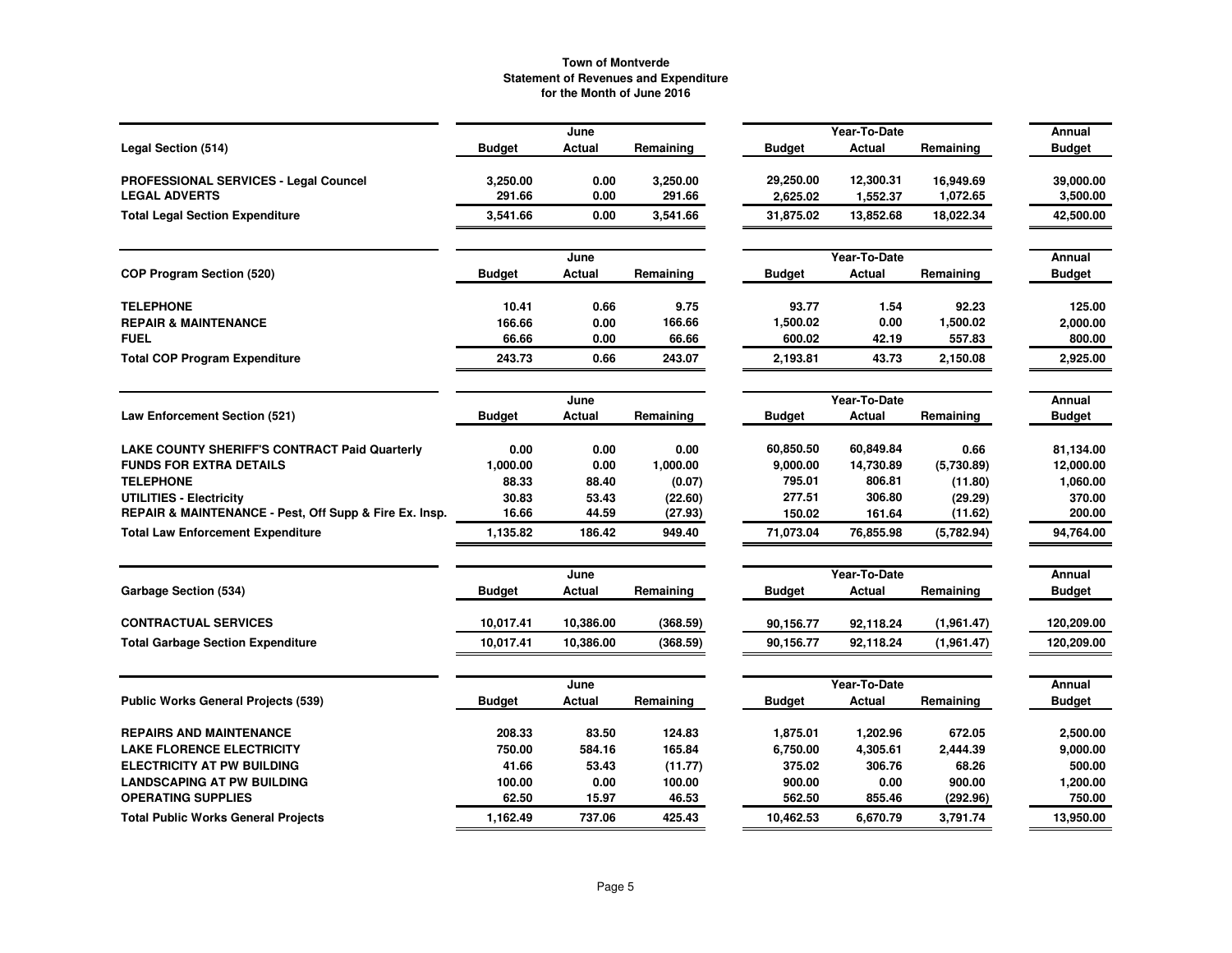|                                                       |               | June     |           |               | Year-To-Date  |              | Annual        |
|-------------------------------------------------------|---------------|----------|-----------|---------------|---------------|--------------|---------------|
| <b>Roads Department (541)</b>                         | <b>Budget</b> | Actual   | Remaining | <b>Budget</b> | Actual        | Remaining    | <b>Budget</b> |
| <b>REGULAR SALARIES &amp; WAGES</b>                   | 2,245.66      | 3,147.29 | (901.63)  | 20,210.02     | 21,934.71     | (1,724.69)   | 26,947.00     |
| <b>HEALTH INSURANCE</b>                               | 316.66        | 0.00     | 316.66    | 2,850.02      | 0.00          | 2,850.02     | 3,800.00      |
| <b>RETIREMENT PLAN</b>                                | 165.50        | 163.73   | 1.77      | 1,489.50      | 1,530.49      | (40.99)      | 1,986.00      |
| <b>UNIFORMS &amp; CLOTHING</b>                        | 20.83         | 0.00     | 20.83     | 187.51        | 126.44        | 61.07        | 250.00        |
| <b>FICA MATCHING</b>                                  | 171.83        | 240.78   | (68.95)   | 1,546.51      | 1,678.06      | (131.55)     | 2,062.00      |
| <b>WORKERS COMPENSATION</b>                           | 133.33        | 0.00     | 133.33    | 1,200.01      | 0.00          | 1,200.01     | 1,600.00      |
| <b>PROFESSIONAL SERVICES - Engineering</b>            | 416.66        | 149.28   | 267.38    | 3,750.02      | 149.28        | 3,600.74     | 5,000.00      |
| <b>CONTRACTUAL SERVICES - Removal of Trees, Lowry</b> | 1,041.66      | 0.00     | 1,041.66  | 9,375.02      | 4,256.00      | 5,119.02     | 12,500.00     |
| <b>TELEPHONE</b>                                      | 4.16          | 0.00     | 4.16      | 37.52         | 0.00          | 37.52        | 50.00         |
| UTILITIES:                                            |               |          |           |               | 0.00          |              |               |
| <b>Street Lighting - Power</b>                        | 1,272.08      | 947.51   | 324.57    | 11,448.76     | 8,490.04      | 2,958.72     | 15,265.00     |
| <b>Street Lighting - Equipment Rental &amp; Lease</b> | 2,304.16      | 1,990.97 | 313.19    | 20,737.52     | 17,681.61     | 3,055.91     | 27,650.00     |
| <b>INSURANCE</b>                                      | 28.94         | 0.00     | 28.94     | 7,214.18      | 6,953.76      | 260.42       | 7,301.00      |
| <b>REPAIR AND MAINTENANCE - Truck Service</b>         | 791.66        | 0.00     | 791.66    | 7,125.02      | 479.76        | 6,645.26     | 9,500.00      |
| <b>OPERATING SUPPLIES</b>                             | 50.00         | 299.40   | (249.40)  | 450.00        | 633.01        | (183.01)     | 600.00        |
| <b>FUEL</b>                                           | 20.83         | 53.80    | (32.97)   | 187.51        | 84.30         | 103.21       | 250.00        |
| <b>ROAD MATERIALS &amp; SUPPLIES</b>                  | 650.00        | 1,459.35 | (809.35)  | 5,850.00      | 4,861.05      | 988.95       | 7,800.00      |
| <b>INFRASTRUCTURE - Road Repair</b>                   | 3,750.00      | 0.00     | 3,750.00  | 33,750.00     | 0.00          | 33,750.00    | 45,000.00     |
| <b>AID TO GOVERNMENT AGENCIES - Grants</b>            | 250.00        | 0.00     | 250.00    | 2,250.00      | 466.00        | 1,784.00     | 3,000.00      |
| <b>Total Roads Department</b>                         | 13.633.96     | 8,452.11 | 5,181.85  | 129,659.12    | 69,324.51     | 60.334.61    | 170,561.00    |
|                                                       |               | June     |           |               | Year-To-Date  |              | Annual        |
| Special Events Section (559)                          | <b>Budget</b> | Actual   | Remaining | <b>Budget</b> | Actual        | Remaining    | <b>Budget</b> |
| <b>MONTVERDE DAY &amp; CONCERTS IN THE PARK</b>       | 1,500.00      | 65.00    | 1,435.00  | 13,500.00     | 25,649.42     | (12, 149.42) | 18,000.00     |
| <b>Total Special Events Section Expenditure</b>       | 1,500.00      | 65.00    | 1,435.00  | 13,500.00     | 25,649.42     | (12, 149.42) | 18,000.00     |
|                                                       |               | June     |           |               | Year-To-Date  |              | Annual        |
| <b>Cemetery Section (569)</b>                         | <b>Budget</b> | Actual   | Remaining | <b>Budget</b> | <b>Actual</b> | Remaining    | <b>Budget</b> |
| <b>REPAIR &amp; MAINTENANCE</b>                       | 83.33         | 0.00     | 83.33     | 750.01        | 28.89         | 721.12       | 1,000.00      |
| <b>Total Cemetery Section Expenditure</b>             | 83.33         | 0.00     | 83.33     | 750.01        | 28.89         | 721.12       | 1,000.00      |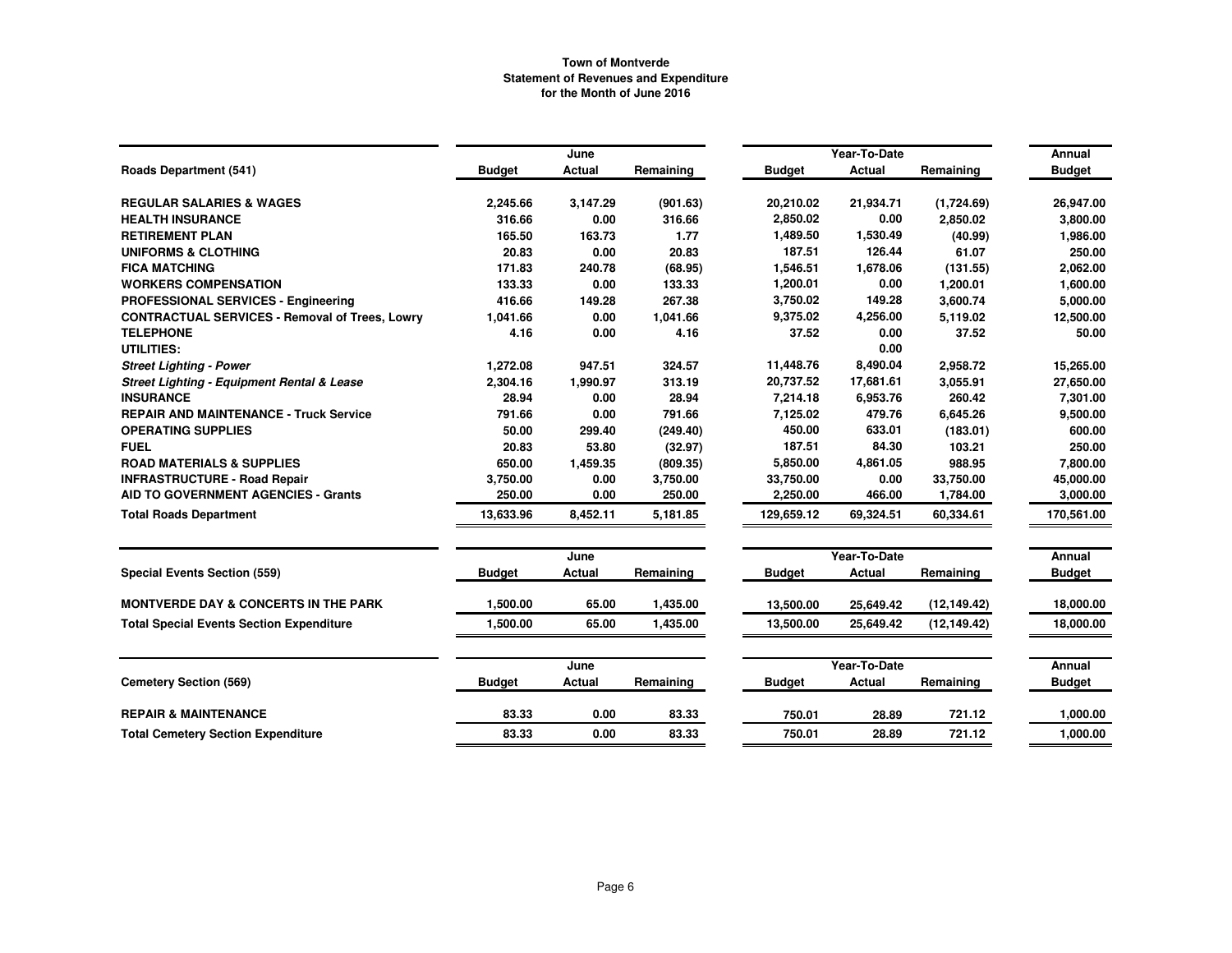|                                                   |               | June          |             |               | Year-To-Date  |             | Annual        |
|---------------------------------------------------|---------------|---------------|-------------|---------------|---------------|-------------|---------------|
| <b>Library Department (571)</b>                   | <b>Budget</b> | <b>Actual</b> | Remaining   | <b>Budget</b> | <b>Actual</b> | Remaining   | <b>Budget</b> |
| <b>REGULAR SALARIES &amp; WAGES</b>               | 3,913.00      | 5,425.61      | (1,512.61)  | 35,216.00     | 39,742.44     | (4,526.44)  | 46,955.00     |
| <b>HEALTH INSURANCE</b>                           | 1,085.50      | 2,191.48      | (1, 105.98) | 9,769.50      | 10,653.70     | (884.20)    | 13,026.00     |
| <b>RETIREMENT PLAN</b>                            | 288.41        | 277.50        | 10.91       | 2,595.77      | 2,699.82      | (104.05)    | 3,461.00      |
| <b>FICA MATCHING</b>                              | 299.33        | 412.65        | (113.32)    | 2,694.01      | 2,960.04      | (266.03)    | 3,592.00      |
| <b>WORKERS COMPENSATION</b>                       | 16.66         | 0.00          | 16.66       | 150.02        | 0.00          | 150.02      | 200.00        |
| <b>CONTRACTUAL SERVICES:</b>                      |               |               |             |               |               |             |               |
| <b>Collection Service for Library Fines</b>       | 8.33          | 0.00          | 8.33        | 74.97         | 0.00          | 74.97       | 100.00        |
| <b>Special Program Speakers</b>                   | 66.67         | 0.00          | 66.67       | 600.03        | 0.00          | 600.03      | 800.00        |
| <b>Cleaning Services</b>                          | 125.00        | 75.38         | 49.62       | 1,125.00      | 978.56        | 146.44      | 1,500.00      |
| <b>TRAVEL</b>                                     | 16.66         | 0.00          | 16.66       | 150.02        | 0.00          | 150.02      | 200.00        |
| <b>TELEPHONE</b>                                  | 600.00        | 1,859.22      | (1, 259.22) | 5,400.00      | 12,530.48     | (7, 130.48) | 7,200.00      |
| <b>POSTAGE &amp; FREIGHT</b>                      | 16.66         | 0.00          | 16.66       | 150.02        | 0.00          | 150.02      | 200.00        |
| <b>UTILITIES</b>                                  | 358.33        | 472.86        | (114.53)    | 3,225.01      | 3,181.53      | 43.48       | 4,300.00      |
| <b>INSURANCE</b>                                  | 19.26         | 0.00          | 19.26       | 4,809.22      | 4,635.84      | 173.38      | 4,867.00      |
| <b>REPAIR &amp; MAINTENANCE:</b>                  |               |               |             |               |               |             |               |
| <b>Pest Control</b>                               | 20.83         | 0.00          | 20.83       | 187.47        | 0.00          | 187.47      | 250.00        |
| <b>General Repairs and Maintenance</b>            | 166.67        | 0.00          | 166.67      | 1,500.03      | 1,399.10      | 100.93      | 2,000.00      |
| <b>Alarm System Fees</b>                          | 30.42         | 0.00          | 30.42       | 273.78        | 0.00          | 273.78      | 365.00        |
| <b>Fire Extinguisher Inspection</b>               | 8.33          | 0.00          | 8.33        | 74.97         | 38.00         | 36.97       | 100.00        |
| PROMOTIONAL ACTIVITIES                            | 58.33         | 48.71         | 9.62        | 525.01        | 511.68        | 13.33       | 700.00        |
| OTHER CURRENT CHARGES AND OBLIGATIONS             | 66.66         | 0.00          | 66.66       | 600.02        | 588.00        | 12.02       | 800.00        |
| <b>OFFICE SUPPLIES</b>                            | 83.33         | 9.90          | 73.43       | 750.01        | 718.99        | 31.02       | 1,000.00      |
| <b>OPERATING SUPPLIES</b>                         | 33.33         | 0.00          | 33.33       | 300.01        | 316.68        | (16.67)     | 400.00        |
| <b>SUBSCRIPTIONS, MEMBERSHIPS, &amp; TRAINING</b> | 20.83         | 0.00          | 20.83       | 187.51        | 0.00          | 187.51      | 250.00        |
| <b>MACHINERY AND EQUIPMENT</b>                    | 0.00          | 0.00          | 0.00        | 0.00          | 89.00         | (89.00)     | 0.00          |
| <b>LIBRARY BOOKS AND MATERIALS</b>                | 291.66        | 569.09        | (277.43)    | 2,625.02      | 992.84        | 1,632.18    | 3,500.00      |
| <b>Total Library Department Expenditure</b>       | 7,594.20      | 11,342.40     | (3,748.20)  | 72,983.40     | 82,036.70     | (9,053.30)  | 95,766.00     |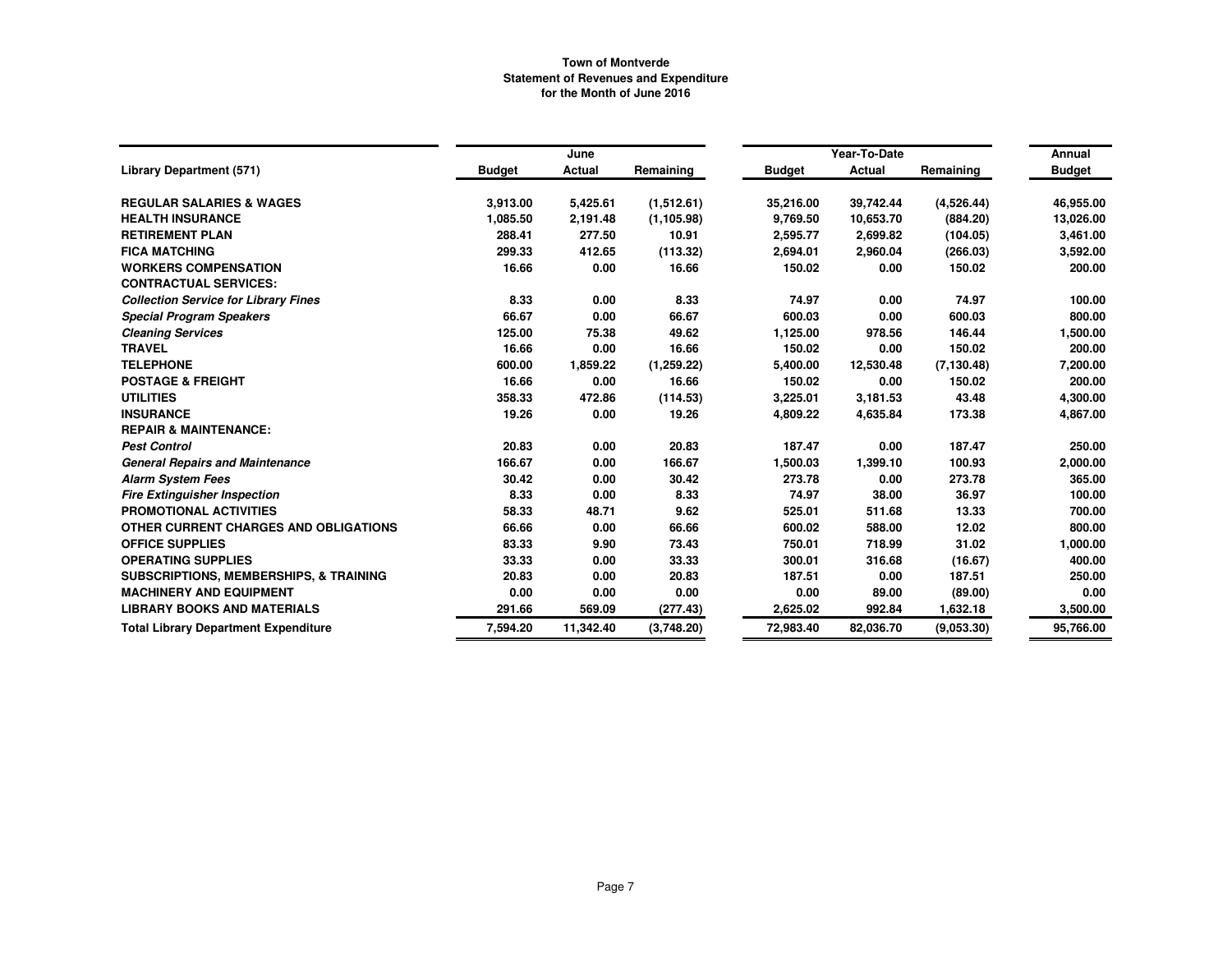|                                                |               | June     |           |               | Year-To-Date |           | Annual        |
|------------------------------------------------|---------------|----------|-----------|---------------|--------------|-----------|---------------|
| Parks Department (572)                         | <b>Budget</b> | Actual   | Remaining | <b>Budget</b> | Actual       | Remaining | <b>Budget</b> |
| <b>PROFESSIONAL SERVICES</b>                   | 416.66        | 0.00     | 416.66    | 3,750.02      | 0.00         | 3,750.02  | 5,000.00      |
| <b>CONTRACTUAL SERVICES:</b>                   |               |          |           |               |              |           |               |
| <b>Tree Removal in Parks</b>                   | 166.66        | 0.00     | 166.66    | 1,499.95      | 0.00         | 1,499.95  | 2,000.00      |
| Janitorial Services at the Community Building  | 183.33        | 75.38    | 107.95    | 1,649.97      | 1,968.95     | (318.98)  | 2,200.00      |
| <b>TELEPHONE &amp; INTERNET</b>                | 122.91        | 147.71   | (24.80)   | 1,106.33      | 1,389.38     | (283.05)  | 1,475.00      |
| <b>UTILITIES - Electric &amp; Gas</b>          | 345.83        | 245.54   | 100.29    | 3,112.51      | 2,537.52     | 574.99    | 4,150.00      |
| <b>RENTALS &amp; LEASES</b>                    | 16.66         | 0.00     | 16.66     | 150.08        | 1.35         | 148.73    | 200.00        |
| <b>INSURANCE</b>                               | 12.87         | 0.00     | 12.87     | 3,206.39      | 3,090.56     | 115.83    | 3,245.00      |
| <b>REPAIR &amp; MAINTENANCE:</b>               |               |          |           |               |              |           |               |
| <b>Pest Control</b>                            | 50.00         | 50.00    | 0.00      | 450.00        | 730.76       | (280.76)  | 600.00        |
| <b>Clearing of Lakes</b>                       | 54.16         | 0.00     | 54.16     | 487.50        | 0.00         | 487.50    | 650.00        |
| <b>Tree Trimming</b>                           | 166.66        | 0.00     | 166.66    | 1,499.95      | 0.00         | 1,499.95  | 2,000.00      |
| <b>Fire Extinguisher Inspection</b>            | 16.66         | 0.00     | 16.66     | 149.95        | 14.00        | 135.95    | 200.00        |
| <b>Maintenance of Vehicles</b>                 | 133.33        | 0.00     | 133.33    | 1,199.97      | 949.74       | 250.23    | 1,600.00      |
| <b>Repairs to Community Building</b>           | 150.00        | 1,062.12 | (912.12)  | 1,350.00      | 1,062.12     | 287.88    | 1,800.00      |
| <b>Maintainance of Parks</b>                   | 125.00        | 0.00     | 125.00    | 1,125.00      | 1,393.99     | (268.99)  | 1,500.00      |
| Mowing                                         | 2,583.36      | 2,800.00 | (216.64)  | 10,250.05     | 8,983.96     | 1,266.09  | 31,000.00     |
| <b>OTHER CURRENT CHARGES &amp; OBLIGATIONS</b> | 4.16          | 0.00     | 4.16      | 37.58         | 14.36        | 23.22     | 50.00         |
| <b>OPERATING SUPPLIES</b>                      | 166.66        | 51.89    | 114.77    | 1,500.02      | 463.09       | 1,036.93  | 2,000.00      |
| <b>FUEL</b>                                    | 250.00        | 68.21    | 181.79    | 2,250.00      | 1,034.55     | 1,215.45  | 3,000.00      |
| <b>CAPITAL OUTLAY - Truskett Park</b>          | 833.33        | 0.00     | 833.33    | 7,500.01      | 0.00         | 7,500.01  | 10,000.00     |
| <b>Total Parks Department</b>                  | 5,798.24      | 4,500.85 | 1,297.39  | 42,275.28     | 23,634.33    | 18,640.95 | 72,670.00     |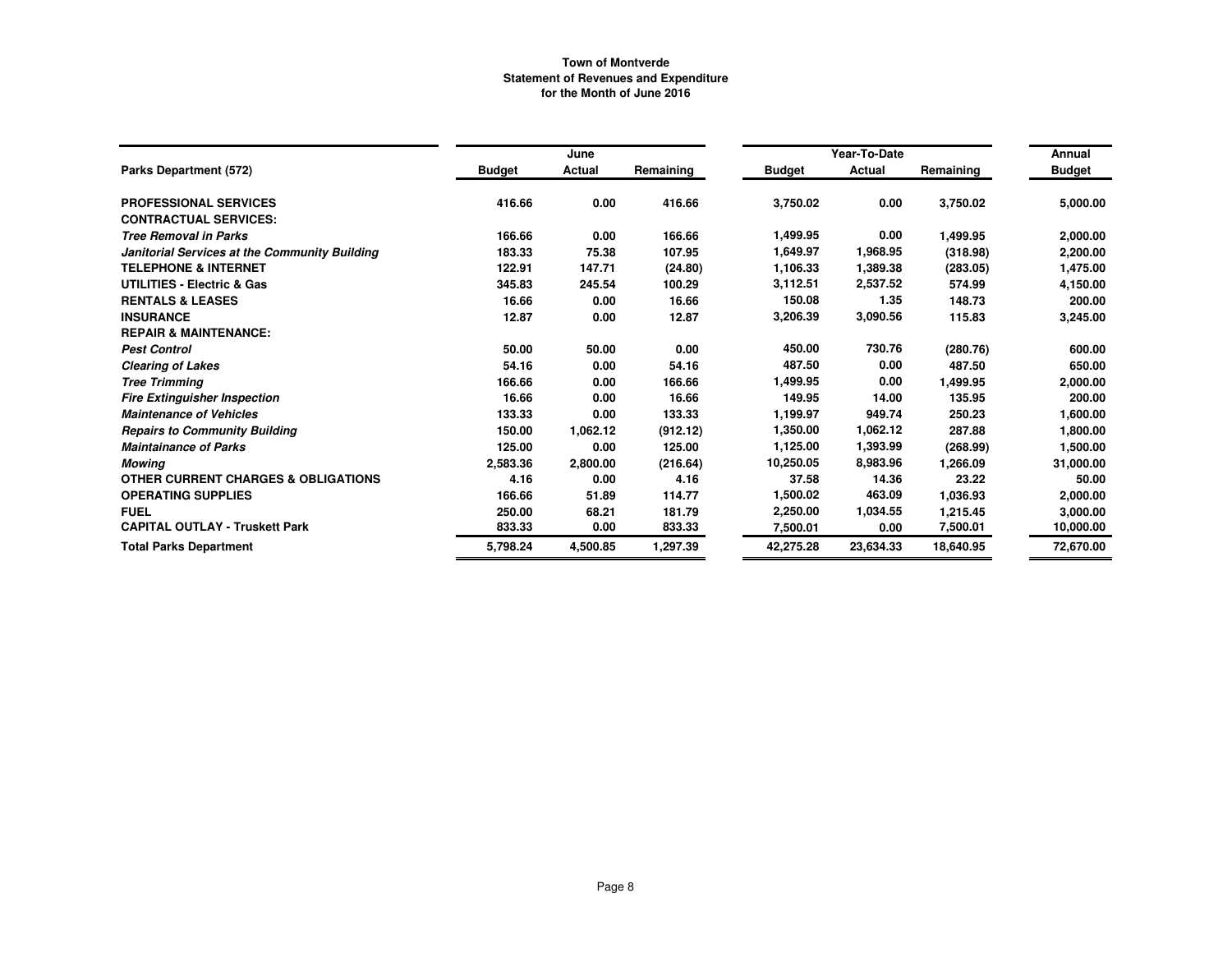### **WATER DEPARTMENT**

|                                      | June          |           |           |               | Annual     |           |               |
|--------------------------------------|---------------|-----------|-----------|---------------|------------|-----------|---------------|
| <b>Water Fund Revenues</b>           | <b>Budget</b> | Actual    | Remaining | <b>Budget</b> | Actual     | Remaining | <b>Budget</b> |
| <b>WATER SERVICE CHARGES</b>         | 23,583.33     | 29,338.97 | 5,755.64  | 212.250.01    | 212.841.04 | 591.03    | 283.000.00    |
| <b>CONNECTION/DISCONNECTION FEES</b> | 250.00        | 283.50    | 33.50     | 2,250.00      | 3,387.16   | 1.137.16  | 3,000.00      |
| <b>INTEREST EARNINGS</b>             | 116.66        | 136.88    | 20.22     | 1.050.02      | 1,148.99   | 98.97     | 1,400.00      |
| <b>REVENUE OTHER SOURCES</b>         | 0.00          | 0.00      | 0.00      | 0.00          | 287.13     | 287.13    | 0.00          |
| <b>Total Water Fund Revenues</b>     | 23.949.99     | 29.759.35 | 5.809.36  | 215.550.03    | 217.664.32 | 2.114.29  | 287,400.00    |

|                                               |               | June      |             |               | Year-To-Date |            | Annual        |
|-----------------------------------------------|---------------|-----------|-------------|---------------|--------------|------------|---------------|
| <b>Water Fund Expenditure (533)</b>           | <b>Budget</b> | Actual    | Remaining   | <b>Budget</b> | Actual       | Remaining  | <b>Budget</b> |
| <b>REGULAR SALARIES &amp; WAGES</b>           | 9,591.83      | 13,695.08 | (4, 103.25) | 86,326.51     | 94,424.24    | (8,097.73) | 115,102.00    |
| <b>HEALTH INSURANCE</b>                       | 1,563.41      | 1,690.55  | (127.14)    | 14,070.77     | 15,044.14    | (973.37)   | 18,761.00     |
| <b>RETIREMENT PLAN</b>                        | 706.91        | 697.62    | 9.29        | 6.362.27      | 6,305.54     | 56.73      | 8,483.00      |
| UNIFORMS & CLOTHINGS                          | 41.66         | 0.00      | 41.66       | 375.02        | 126.43       | 248.59     | 500.00        |
| <b>FICA MATCHING</b>                          | 733.75        | 1,041.73  | (307.98)    | 6,603.75      | 7,179.74     | (575.99)   | 8,805.00      |
| <b>WORKERS COMPENSATION</b>                   | 208.33        | 0.00      | 208.33      | 1,875.01      | 0.00         | 1,875.01   | 2,500.00      |
| <b>PROFESSIONAL SERVICES:</b>                 |               |           |             |               |              |            |               |
| <b>Engineering Services - As Necessary</b>    | 833.33        | 431.55    | 401.78      | 7,500.01      | 2,077.80     | 5,422.21   | 10,000.00     |
| <b>Bank Fees</b>                              | 41.67         | 316.60    | (274.93)    | 375.06        | 2,894.63     | (2,519.57) | 500.00        |
| <b>Annual Consumer Confidence Report</b>      | 16.66         | 0.00      | 16.66       | 149.95        | 0.00         | 149.95     | 200.00        |
| <b>ACCOUNTING &amp; AUDITING</b>              | 791.66        | 0.00      | 791.66      | 7,125.02      | 692.68       | 6,432.34   | 9,500.00      |
| <b>CONTRACTUAL SERVICES:</b>                  |               |           |             |               |              |            |               |
| <b>Well/Water Testing - Plant Technicians</b> | 741.67        | 650.00    | 91.67       | 6,675.10      | 5,400.00     | 1,275.10   | 8,900.00      |
| <b>Digging for Water Lines</b>                | 16.66         | 188.27    | (171.61)    | 149.95        | 188.27       | (38.32)    | 200.00        |
| <b>Software Payments</b>                      | 33.33         | 45.52     | (12.19)     | 299.97        | 360.01       | (60.04)    | 400.00        |
| <b>TRAVEL</b>                                 | 200.00        | 0.00      | 200.00      | 1,800.00      | 0.00         | 1,800.00   | 2,400.00      |
| <b>TELEPHONE</b>                              | 250.00        | 232.90    | 17.10       | 2,250.00      | 2,266.28     | (16.28)    | 3,000.00      |
| <b>POSTAGE &amp; FREIGHT</b>                  | 300.00        | 191.50    | 108.50      | 2,700.00      | 2,459.50     | 240.50     | 3,600.00      |
| <b>UTILITIES</b>                              | 1,365.00      | 1,324.05  | 40.95       | 12,285.00     | 10,482.95    | 1,802.05   | 16,380.00     |
| <b>RENTALS &amp; LEASES - Copier Machine</b>  | 175.00        | 195.11    | (20.11)     | 1,575.00      | 1,793.32     | (218.32)   | 2,100.00      |
| <b>INSURANCE</b>                              | 40.17         | 0.00      | 40.17       | 10,019.49     | 9,658.00     | 361.49     | 10,140.00     |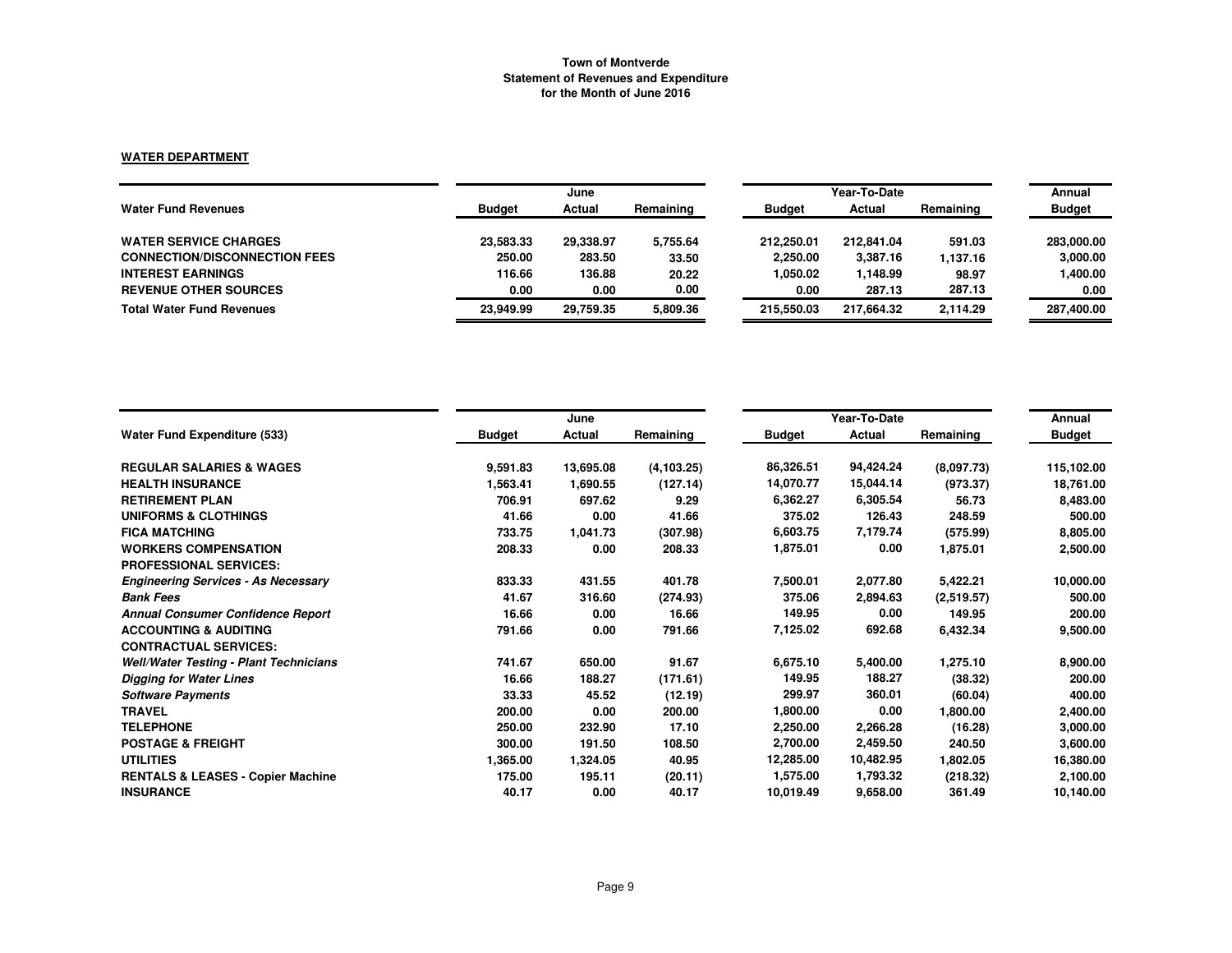| <b>REPAIR &amp; MAINTENANCE:</b>                  |           |           |          |            |            |             |            |
|---------------------------------------------------|-----------|-----------|----------|------------|------------|-------------|------------|
| <b>Pest Control</b>                               | 14.58     | 0.00      | 14.58    | 131.22     | 11.00      | 120.22      | 175.00     |
| <b>Well, Water Main Repairs</b>                   | 353.17    | 22.83     | 330.34   | 3.178.60   | 2,453.13   | 725.47      | 4,238.00   |
| Software Maintenance - EZ Route, USTI             | 275.00    | 0.00      | 275.00   | 2,475.00   | 3,095.50   | (620.50)    | 3,300.00   |
| <b>Water Tank Maintenance</b>                     | 950.00    | 0.00      | 950.00   | 8,550.00   | 9,987.72   | (1, 437.72) | 11,400.00  |
| <b>Pipe Repairs</b>                               | 166.66    | 0.00      | 166.66   | 1,499.95   | 0.00       | 1,499.95    | 2,000.00   |
| <b>Vehicle Repairs</b>                            | 125.00    | 0.00      | 125.00   | 1,125.00   | 1,968.06   | (843.06)    | 1,500.00   |
| <b>Water Pump Motor Maintenance</b>               | 87.50     | 0.00      | 87.50    | 787.50     | 87.50      | 700.00      | 1,050.00   |
| <b>Fire Extinguisher Inspection</b>               | 6.25      | 0.00      | 6.25     | 56.25      | 31.00      | 25.25       | 75.00      |
| <b>Computer Repair</b>                            | 100.00    | 0.00      | 100.00   | 900.00     | 580.00     | 320.00      | 1,200.00   |
| <b>APS Major PMI Inspection</b>                   | 125.00    | 0.00      | 125.00   | 1,125.00   | 199.50     | 925.50      | 1,500.00   |
| <b>PRINTING &amp; COPYING</b>                     | 141.66    | 0.00      | 141.66   | 1,275.02   | 867.26     | 407.76      | 1,700.00   |
| <b>OTHER CURRENT CHARGES:</b>                     | 0.00      | 0.00      | 0.00     | 0.00       | (93.16)    | 93.16       | 0.00       |
| Licenses                                          | 183.33    | 0.00      | 183.33   | 1,650.01   | 0.00       | 1,650.01    | 2,200.00   |
| Recording of Water Liens etc.                     | 25.00     | 0.00      | 25.00    | 225.00     | 0.00       | 225.00      | 300.00     |
| <b>MS4 Stormwater Permit</b>                      | 475.00    | 0.00      | 475.00   | 4,275.00   | 0.00       | 4,275.00    | 5,700.00   |
| <b>OFFICE SUPPLIES</b>                            | 175.00    | 0.00      | 175.00   | 1,575.00   | 253.53     | 1,321.47    | 2,100.00   |
| <b>OPERATING SUPPLIES</b>                         | 675.00    | 1,630.76  | (955.76) | 6,075.00   | 3,662.69   | 2,412.31    | 8,100.00   |
| <b>FUEL</b>                                       | 208.33    | 120.61    | 87.72    | 1,875.01   | 1,027.89   | 847.12      | 2,500.00   |
| <b>SUBSCRIPTIONS, MEMBERSHIPS, &amp; TRAINING</b> | 193.33    | 0.00      | 193.33   | 1,740.01   | 744.00     | 996.01      | 2,320.00   |
| <b>MACHINERY AND EQUIPMENT - Capital Outlay:</b>  |           | 0.00      |          | 0.00       | 200.00     |             |            |
| <b>SCADA Alarm</b>                                | 3.333.33  | 0.00      | 3,333.33 | 29,999.97  | 0.00       | 29,999.97   | 40,000.00  |
| <b>Line Locator</b>                               | 416.67    | 0.00      | 416.67   | 3,750.03   | 0.00       | 3,750.03    | 5,000.00   |
| <b>Backflow Check Valves</b>                      | 710.00    | 0.00      | 710.00   | 6,390.00   | 0.00       | 6,390.00    | 8,520.00   |
| <b>Water Meters</b>                               | 1,666.66  | 0.00      | 1,666.66 | 15,000.02  | 1,696.25   | 13,303.77   | 20,000.00  |
| <b>Total Water Fund Expenditure</b>               | 28,057.51 | 22,474.68 | 5,582.83 | 262,176.47 | 188,125.40 | 74,251.07   | 346,349.00 |
| <b>WATER FUND RESERVES</b>                        |           |           |          | 335,970.00 | 0.00       | 335,970.00  | 335,970.00 |